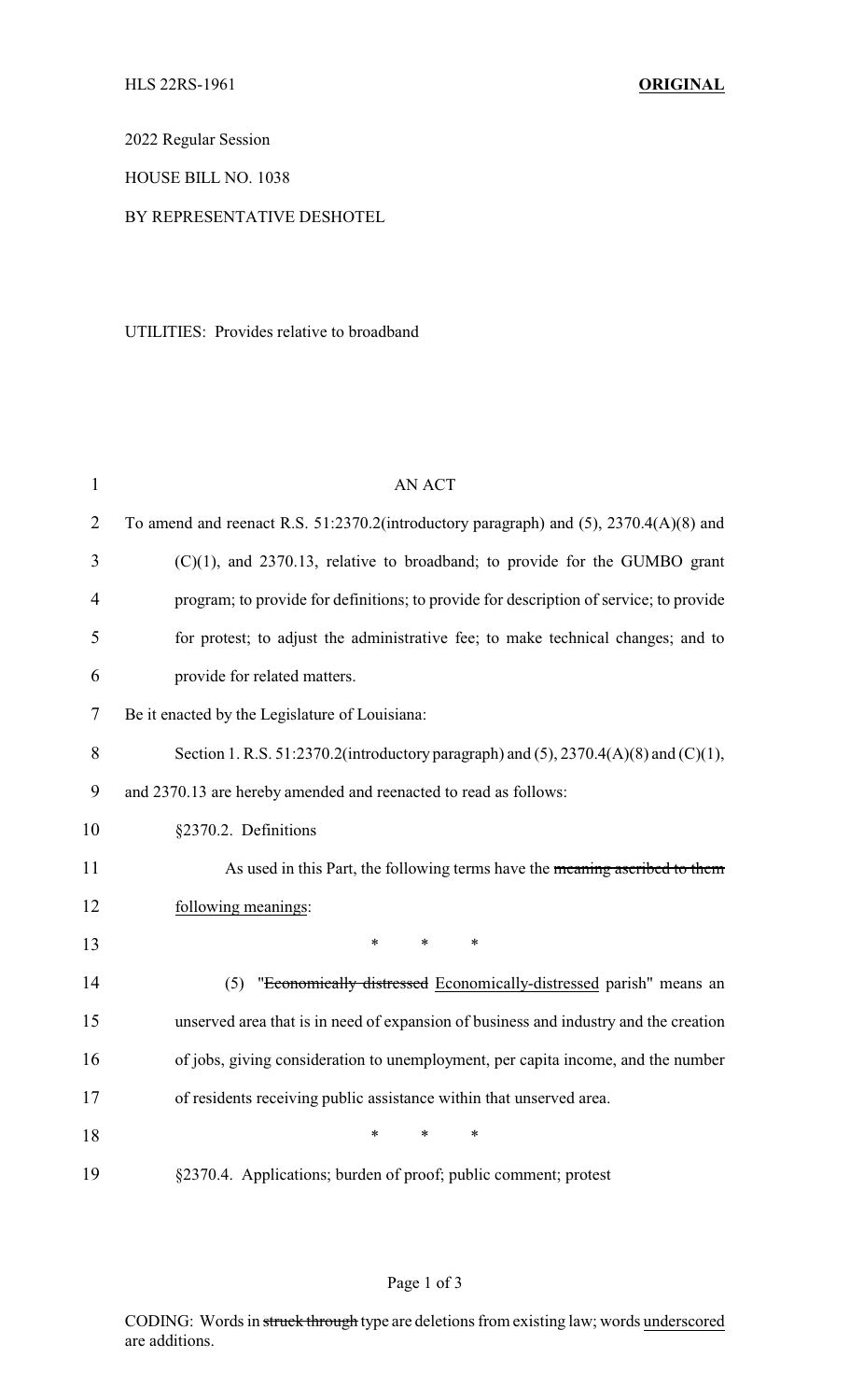| $\mathbf{1}$   | A. Applications for grants shall be submitted at times designated by the                 |
|----------------|------------------------------------------------------------------------------------------|
| $\overline{2}$ | director and shall include, at a minimum, the following information:                     |
| 3              | $\ast$<br>$\ast$<br>$\ast$                                                               |
| $\overline{4}$ | (8) A description of the broadband service to be provided, including the                 |
| 5              | proposed upstream and downstream broadband speeds to be delivered, and any               |
| 6              | applicable data caps, and any other information deemed necessary by the director.        |
| 7              | $\ast$<br>*<br>$\ast$                                                                    |
| 8              | Applications shall be made publicly available, subject to the<br>C(1)                    |
| 9              | confidentiality protections provided in this Part, by posting on the website of the      |
| 10             | office or the website of the division of administration for a period of at least sixty   |
| 11             | days prior to award. During the sixty-day period, any interested party may submit        |
| 12             | comments to the director concerning any pending application. Any aggrieved person        |
| 13             | may submit a protest of any application or award in accordance with R.S. 51:2370.5.      |
| 14             | Protests shall be submitted in writing, accompanied by all relevant supporting           |
| 15             | documentation, and shall be considered by the office in connection with the review       |
| 16             | of the application. Upon submission of evidence to the office that the proposed          |
| 17             | project area includes prospective broadband recipients that are served, the office may   |
| 18             | work with an applicant to amend an application to reduce the number of unserved          |
| 19             | prospective broadband recipients in the project area to reflect an accurate level of     |
| 20             | current broadband service. The office may revise application scores in accordance        |
| 21             | with amended applications. The office shall not grant funds to an applicant who          |
| 22             | submits an application that does not comply with program requirements. For               |
| 23             | applications with filed protests, the director shall issue a written decision to the     |
| 24             | protesting party at least fifteen days prior to the approval of that application.        |
| 25             | Following a protest that is granted for a portion of the application, the office shall   |
| 26             | release to an applicant the locations or areas declared ineligible. Any provider         |
| 27             | submitting a protest shall attest that the information in the protest is accurate to his |
| 28             | knowledge and that the protest is submitted in good faith. The office may deny any       |